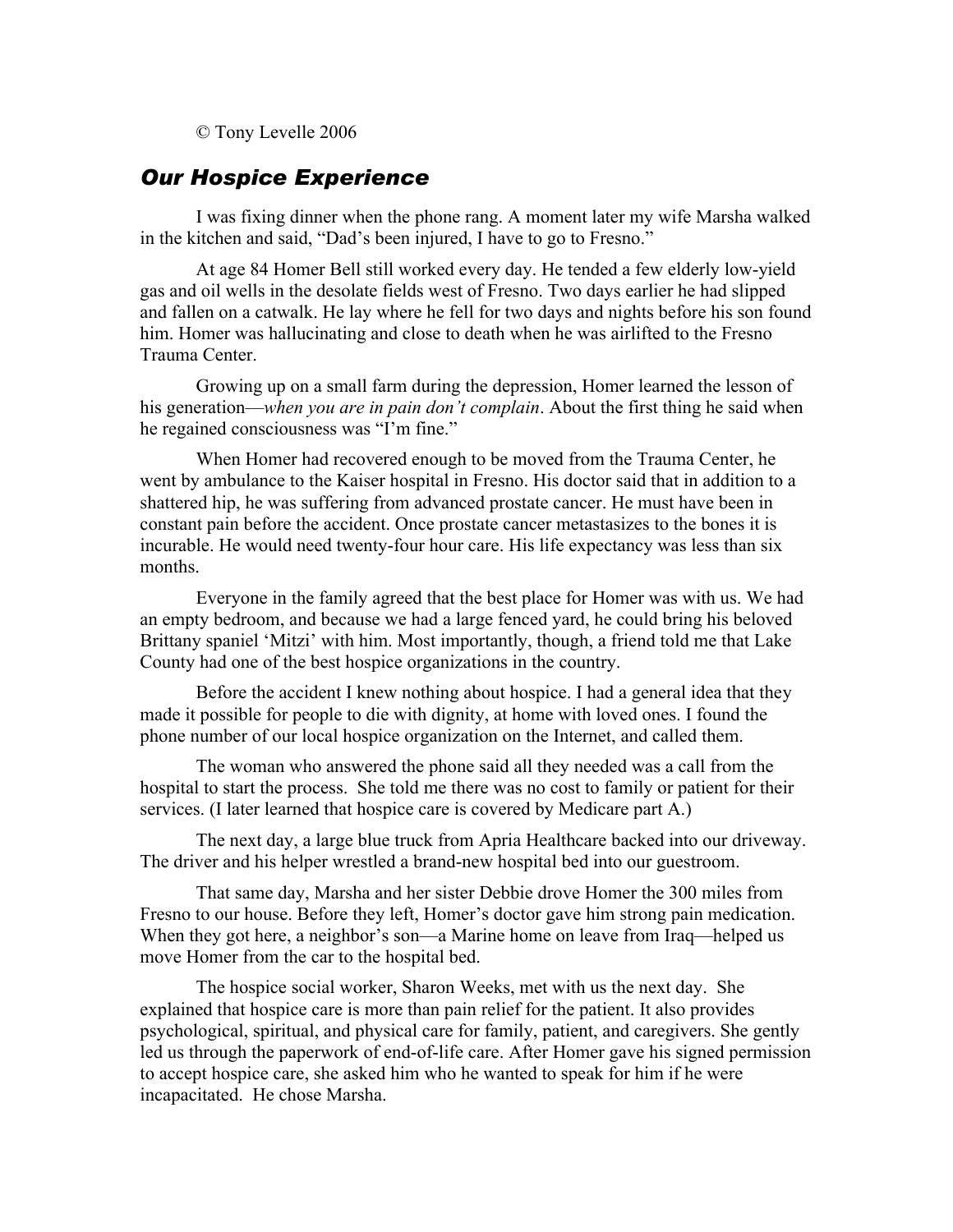Wayne Meyers RN, our hospice nurse, visited us later that afternoon. My most vivid memory of that discussion is when he said, "On a scale of 1 to 10 for pain—where 1 is the least pain you can feel, and 10 is the worst—my goal is zero." After reviewing the paperwork and examining Homer, explained what would be required for home care. He talked about feeding, water intake, and pain management. He told us that he would work closely with the Kaiser doctor in nearby Santa Rosa who had agreed to take Homer as a patient. Nurse Meyers would be "the doctor's eyes and ears." The doctor had prescribed morphine sulfate for pain, and before he left, nurse Meyers gave us detailed instructions on when and how to administer the drug.

When everyone had gone, I walked into Homer's room. He managed a smile, and first thing he said was, "Tony, thanks for letting me stay at your house."

All I could think of to say was, "How are you feeling?"

He laughed and gestured at the hospital bed. "Well, I've been better, but I'm feeling fine."

For the next month, we followed a simple routine.

Each morning, Marsha would begin the day by having coffee with her father. She would help him lift his cup to his lips and they would chat about things that happened during the previous day. While they talked, I would cook breakfast for the three of us. When breakfast was ready, I would take it in Homer's room and we would visit as we ate.

A neighbor lady came in to do daytime care giving at 7 AM, when Marsha and I left for work.

Twice a week, nurse Meyers visited. He would do a physical exam, change bandages, and check the pain medication. Through it all, Homer always had a kind word and a smile.

Dying is a progressive process of withdrawal.

Mentally, people begin to lose interest in the world and pull away from the people around them. They resolve life issues, and come to grips with the idea that this life is at an end.

Physically, their body begins to shut down. They gradually quit eating, and eventually quit drinking. Families who do not understand this process often get upset and try to force food and drink on the dying. Both nurse Meyers and Sharon Weeks had explained the process to us, so we were prepared when Homer lost interest in eating and eventually in drinking.

Toward the end, Marsha's sister Joyce came to visit, and help care for her father. I got up late the day Homer died. When I walked into the kitchen Joyce was sitting at the kitchen table. She said, "Would you give Dad his pain medication? I couldn't manage it. You seem to have a knack."

I walked into Homer's room and recognized immediately that he was near death. His breathing was rapid and he was panting. What hospice calls 'fish out of water' breathing. I sat with him and held his hand. We made eye contact, and I nodded yes.